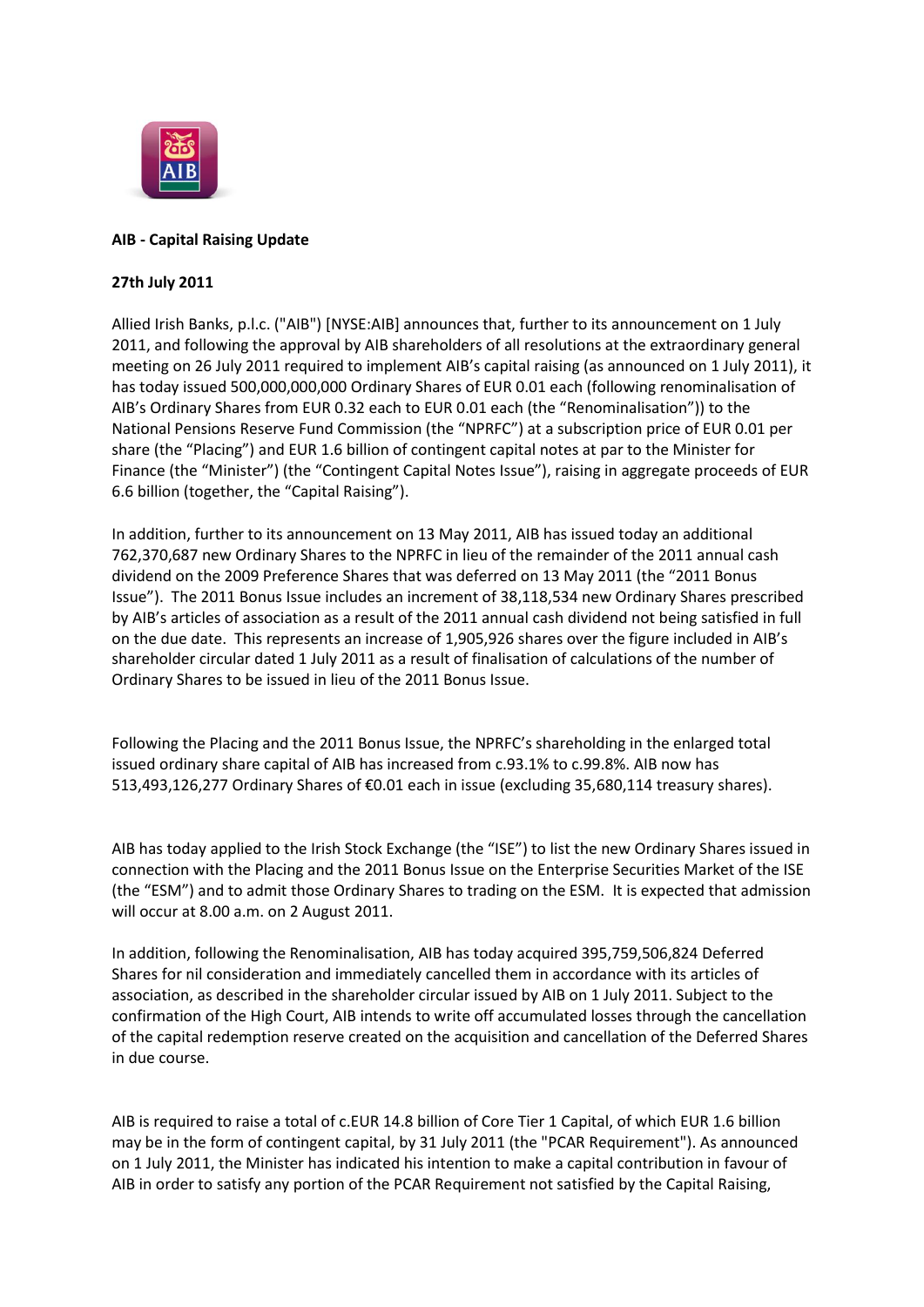other capital generating exercises undertaken by AIB and EBS Limited (formerly EBS Building Society) and further burden-sharing measures undertaken with the Group's subordinated debt holders. AIB expects the Minister and the NPRFC to provide capital contributions to AIB shortly in order to satisfy the portion of the PCAR Requirement not already satisfied (the "Capital Contributions"). Once the proceeds of the Capital Raising and the Capital Contributions have been received, AIB expects that it will have the necessary capital to meet the PCAR Requirement.

AIB's Board of Directors acknowledges the continued support of the Minister and the Irish State.

## **For further information, please contact:**

Alan Kelly Director of Corporate Affairs & Marketing AIB Group Bankcentre Ballsbridge Dublin 4 Tel: +353-1-6600311 Ext: 12162

or

Ronan Sheridan Group Press Officer AIB Group Bankcentre Ballsbridge Dublin 4 Tel: +353-1-6600311 Ext: 14651

## **IMPORTANT INFORMATION**

*This is not a prospectus, circular or other equivalent document. You should not rely on any information as set out in this announcement. This announcement does not constitute an offer or invitation to purchase, otherwise acquire, subscribe for, sell, otherwise dispose of or issue, or any solicitation of any offer to sell, otherwise dispose of, issue, purchase, otherwise acquire or subscribe for, any security. There shall be no offer to the public in any jurisdiction of any of the securities forming part of the Capital Raising, including, without limitation in Ireland, the United Kingdom, the United States or elsewhere, nor shall there be any offer to sell, or the solicitation of an offer to buy, the securities referred to herein.*

*The contents of this announcement and the information incorporated herein by reference should not be construed as legal, business, financial, tax, investment or other professional advice. This announcement is for your information only and nothing in this announcement is intended to endorse or recommend a particular course of action.*

*Morgan Stanley & Co. International plc (which is authorised and regulated in the United Kingdom by the Financial Services Authority ("Morgan Stanley") acts as ESM adviser to AIB. AIB Corporate*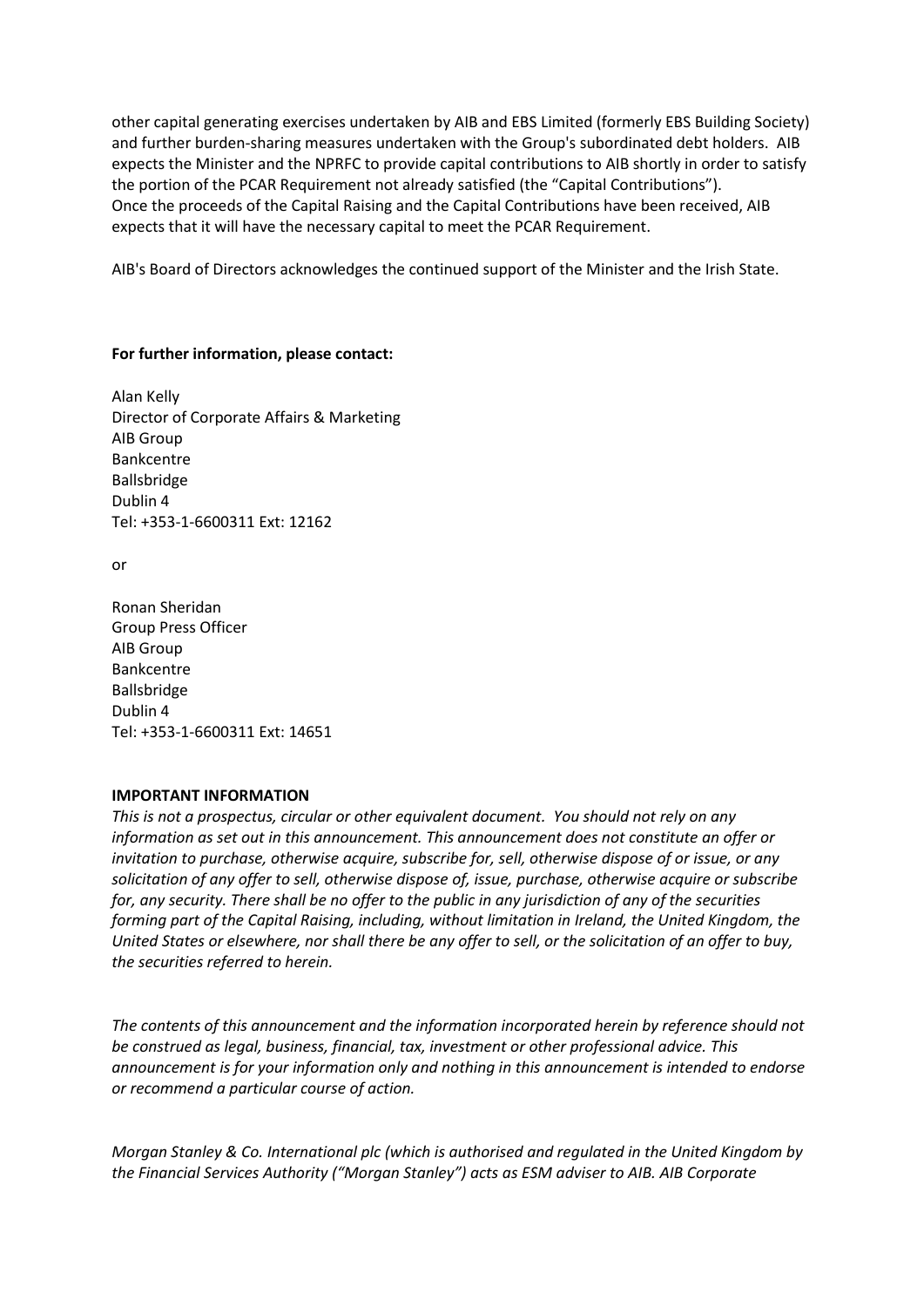*Finance Limited ("AIB Corporate Finance") (which is regulated in Ireland by the Central Bank of Ireland) and Morgan Stanley act for AIB and no one else in connection with the Capital Raising and will not regard any other person (whether or not a recipient of this announcement) as their respective client in relation to the Capital Raising and will not be responsible to anyone other than AIB for providing the protections afforded to their respective clients or for providing advice in relation to the Capital Raising or any other matter referred to in this announcement.*

*Morgan Stanley makes no representation, express or implied, for the contents of this announcement, including its accuracy, completeness or verification or for any other statement made or purported to be made by AIB, or on AIB's behalf, or by it, or on its behalf and nothing in this announcement is or shall be relied upon as a promise or representation in this respect, whether as to the past or future. Morgan Stanley accepts no responsibility for the contents of this announcement and disclaims to the fullest extent permitted by law all and any liability, whether arising in tort, contract or otherwise, which it might otherwise have in respect of this announcement or any such statement.*

*None of the Minister for Finance, the Department of Finance, the Irish Government, the National Treasury Management Agency, the National Pensions Reserve Fund Commission or any person controlled by or controlling any such person, or any entity or agency of or related to the Irish State, or any director, officer, official, employee or adviser of any such person (each such person, a "Relevant Person") accepts any responsibility for the contents of this announcement, or makes any representation or warranty as to the accuracy, completeness or fairness of any information contained in this announcement. Each Relevant Person expressly disclaims any liability whatsoever for any loss howsoever arising from, or in reliance upon, the whole or any part of this announcement or any document referred to in this announcement or any supplement or amendment thereto (each a "Transaction Document"). No Relevant Person has authorised or will authorise the contents of any Transaction Document, or has recommended or endorsed any course of action contemplated by any Transaction Document.*

*AIB Corporate Finance makes no representation, express or implied, for the contents of this announcement, including the accuracy, completeness or verification of any information contained therein, or for any other statement made or purported to be made by AIB, or on AIB's behalf, or by them, or on their behalf and nothing in this announcement is or shall be relied upon as a promise or representation in this respect, whether as to the past or future. AIB Corporate Finance accepts no responsibility for the contents of this announcement and disclaims to the fullest extent permitted by law all and any liability, whether arising in tort, contract or otherwise, which it might otherwise have in respect of this announcement or any such statement.*

*The release, publication or distribution, in whole or in part, directly or indirectly, of this announcement in jurisdictions other than Ireland and the United Kingdom may be restricted by law and therefore persons into whose possession this announcement comes should inform themselves about, and observe, such restrictions. Any failure to comply with the restrictions may constitute a violation of the securities laws of any such jurisdiction.*

*This announcement is not, and does not constitute, an invitation or offer to sell, or the solicitation of an offer to buy, the securities discussed herein in any jurisdiction, including, without limitation, the United States. The securities discussed herein have not been and will not be registered under the US*